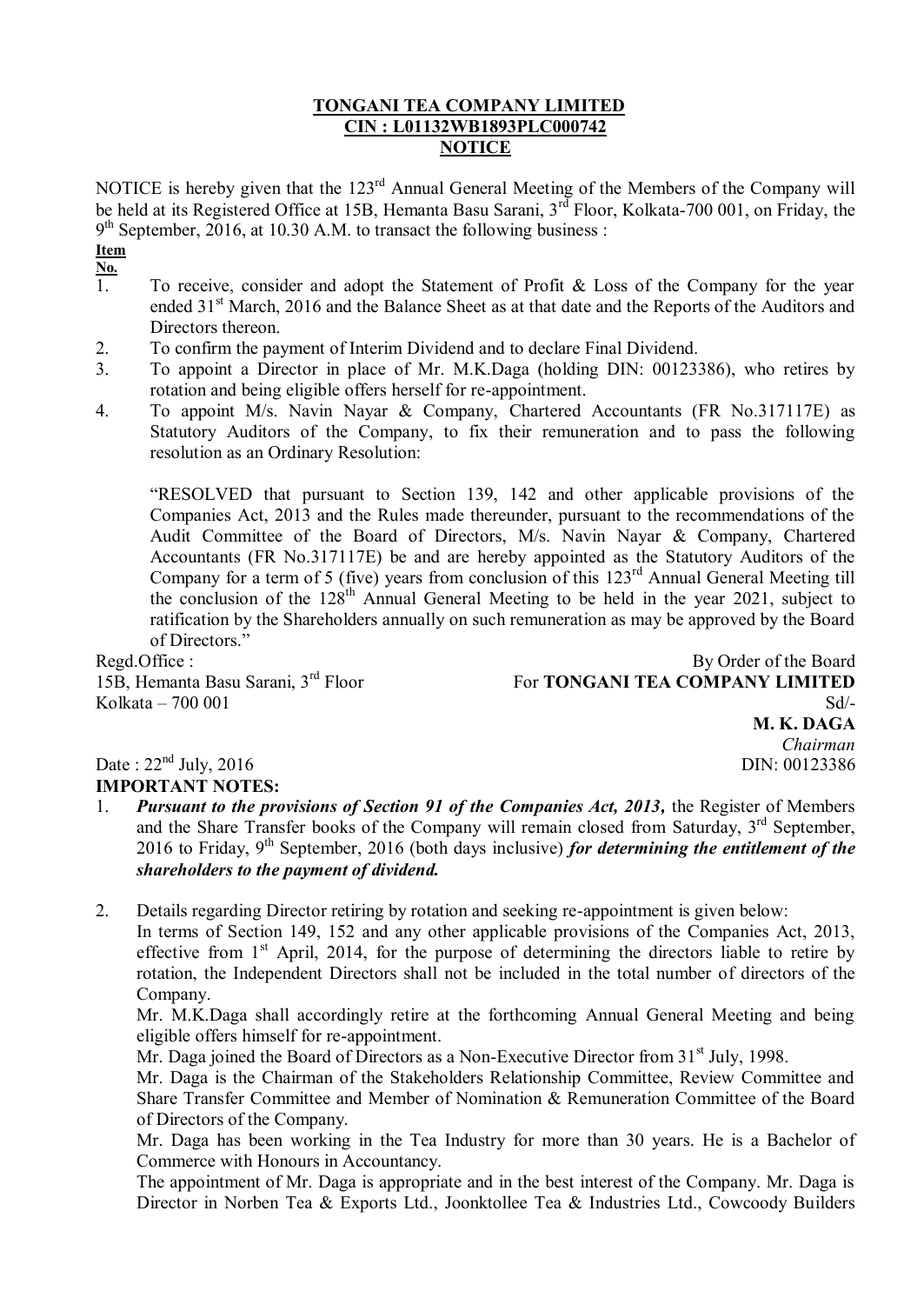Pvt. Ltd., Daga & Company Pvt. Ltd. and Nominee Director for and on behalf of Joonktollee Tea and Industries Limited on the Board M/s. Keshava Plantations Pvt. Ltd. w.e.f. 05/04/2016.

He is also a member in Norben Tea & Exports Ltd., Derby Electronics Pvt. Ltd., Mangalam Products Pvt. Ltd. and Anjum Investments Pvt. Ltd. Mr. Daga holds by himself 55,250 Equity shares in the Company. He does not hold for any other person on a beneficial basis, any shares in the Company.

Upon his re-appointment as a director, Mr. Daga shall continue to hold office as a Non-Executive Director subject to retirement by rotation.

Accordingly, the Board recommends his re-appointment.

Except Mr. Daga, none of the Directors and Key Managerial Personnel of the Company and their relatives is concerned or interested, financial or otherwise, in agenda Item No.3.

3. A MEMBER ENTITLED TO ATTEND AND VOTE AT THE MEETING IS ENTITLED TO APPOINT A PROXY/ PROXIES TO ATTEND AND VOTE ON A POLL INSTEAD OF HIMSELF/HERSELF. SUCH A PROXY/ PROXIES NEED NOT BE A MEMBER OF THE COMPANY.

A person can act as proxy on behalf of members not exceeding fifty (50) and holding in the aggregate not more than ten percent of the total share capital of the Company.

The instrument of Proxy in order to be effective, should be deposited at the Registered Office of the Company, duly completed and signed, not less than 48 hours before the commencement of the meeting. A Proxy form is sent herewith. Proxies submitted on behalf of the companies, societies etc., must be supported by an appropriate resolution/authority, as applicable.

The Proxy-holder shall prove his identity at the time of attending the Meeting.

- 4. Interim Dividend at the rate of Rs.5.00 per Equity Share (i.e.50%) was paid to the members and the beneficial owners whose names appeared in the Register of Members as on  $13<sup>th</sup>$  November, 2015 (being the Record Date), as per details received by the Company from National Securities Depository Limited and Central Depository Services (India) Limited.
- 5. Final Dividend, as recommended by the Board, if approved at the Annual General Meeting by the Members, will be paid latest by  $8<sup>th</sup>$  October, 2016, to those persons whose names stand registered in the Company"s Register of Members or their mandatees :
	- (a) as Beneficial Owners at the end of business hours on  $2<sup>nd</sup>$  September, 2016, as per names and address to be furnished by National Securities Depository Limited and Central Depository Services (India) Limited in respect of the shares held in electronic form, and
	- (b) as Members of the Company after giving effect to the valid share transfers in physical form lodged with the Company on or before commencement of book closure i.e.  $3^{rd}$  September, 2016.
- 6. In terms of the provisions of Section 205A of the Companies Act, 1956, the amount of dividend not encashed or claimed within 7 (seven) years from the date of its transfer to the unpaid dividend account, will be transferred to the Investor Education and Protection Fund established by the Government.

Accordingly, the unclaimed dividend in respect of financial year 2008-09 is due for transfer to the said Fund in October, 2016. In terms of provisions of Section 205C of the Companies Act, 1956), no claim shall lie against the Company or the said Fund after the said transfer.

7. Members who have either neither received nor encashed their dividend warrant(s) for the financial years 2008-09 upto 2014-15, are requested to write to the Company, mentioning the relevant Folio number or DP ID and Client ID, for issuance of duplicate/revalidated dividend warrant(s).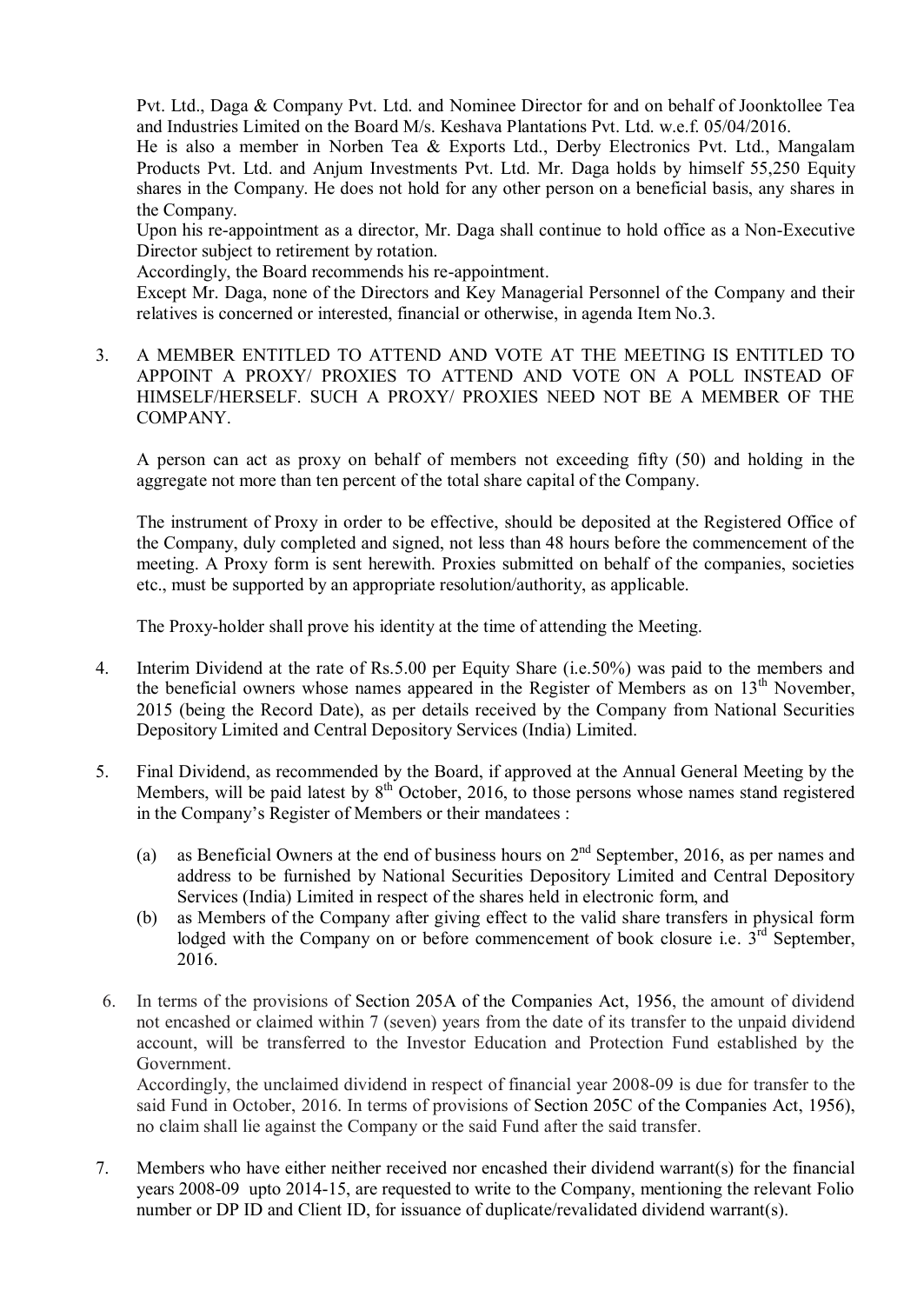- 8. Members holding shares in physical form may intimate the Company necessary particulars for ECS credit of the dividend directly to their bank accounts wherever ECS facility is available, or, for printing of their bank account details on the dividend warrants to prevent possibilities of fraud in encashing the warrants.
- 9. Members holding shares in physical mode are requested to intimate changes in their address alongwith proof of address/bank mandate to the Registrar and Share Transfer Agents (RTA), Niche Technologies Pvt. Ltd. Members holding shares in electronic mode are requested to send the intimation for change of address / bank mandate to their respective Depository Participant.
- 10. Members who hold shares in physical form in multiple folios in identical names or joint holding in the same order of names are requested to write to the Company"s RTA, enclosing their share certificates to enable the Company to consolidate their holdings into a single folio.
- 11. Shareholders are also requested to take immediate action to demat their shares to avail easy liquidity since trading of shares of the Company are under compulsory demat mode as per the regulation of SEBI and also to prevent any loss of physical Share Certificate (if already complied with, please ignore this).
- 12. The Securities and Exchange Board of India (SEBI) has mandated the submission of Permanent Account Number (PAN) by every participant in Securities market. Members holding shares in electronic form are, therefore, requested to submit their PAN to their Depository Participants with whom they are maintaining their demat accounts. Members holding shares in physical form can submit their PAN details to the R&T Agent or to the Registered Office of the Company.
- 13. To prevent fraudulent transactions, members are advised to exercise due diligence and notify the Company of any change in address or demise of any member as soon as possible. Members are also advised not to leave their demat account(s) dormant for long. Periodic statement of holdings should be obtained from the concerned Depository Participant and holdings should be verified.
- 14. Electronic copy of the Notice and Annual Report of the Annual General Meeting of the Company inter alia indicating the process and manner of e-voting along with Attendance Slip and Proxy Form is being sent to all the members whose email IDs are registered with the Company/Depository Participants(s) for communication purposes unless any member has requested for a hard copy of the same. For members who have not registered their email address, physical copies of the Notice and Annual Report of the Annual General Meeting of the Company inter alia indicating the process and manner of e-voting along with Attendance Slip and Proxy Form is being sent in the permitted mode.
- 15. The financial statements, auditors" report and every other document annexed to the financial statements which will be laid at the Annual General Meeting, will be available for inspection at the Registered Office of the Company during working hours for period of 21 days before the date of the 123<sup>rd</sup> Annual General Meeting i.e. from 19<sup>th</sup> August, 2016.
- 16. Members holding shares in physical form can now avail the facility of nomination in respect of shares held by them pursuant to the Companies Act, 2013. The prescribed Form (Form SH 13) can be obtained from the Share Department of the Company. Members desiring to avail this facility, may send their Nomination Form (in duplicate) duly filled in, to the Company or its Share Transfer Agents M/s. Niche Technologies Pvt. Ltd. of D-511, Bagree Market, 5<sup>th</sup> Floor, 71, B.R.B.Basu Road, Kolkata-700001 by quoting their respective Folio Numbers.
- 17. Members can now get their e-mail address registered with the Company if they want to receive the notices of the Company, for holding general meetings, postal ballot and any other purpose, through electronic mode in pursuance to `Green Initiative" taken by the Company. For this purpose, members are requested to fill in the form appended to Annual Report and send the filled in form to the Company.
- 18. Members may also note that the Notice of the 123<sup>rd</sup> Annual General Meeting and the Annual Report for 2016 will also be available on the Company"s website www.tonganitea.com for their download. Even after registering for e-communication, members are entitled to receive such communication in physical form, upon making a request for the same, by post free of cost. For any communication, the shareholders may also send requests to the Company"s investor email id: [investorcare@tonganitea.com.](mailto:investorcare@tonganitea.com)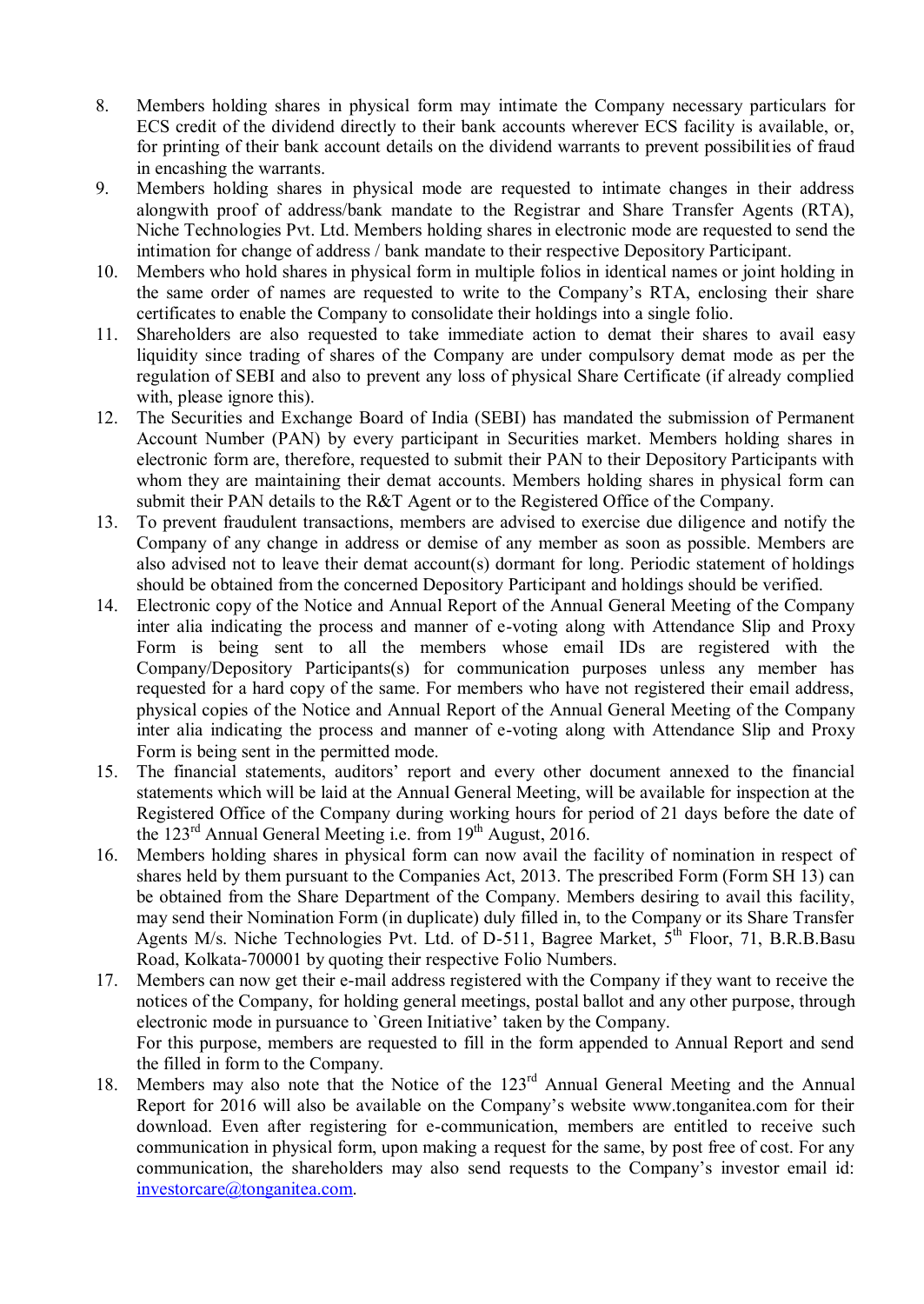## 19. **Voting at the AGM**

- Remote Voting through electronic means
- I. In compliance with provisions of Section 108 of the Companies Act, 2013 and Rule 20 of the Companies (Management and Administration) Rules, 2014, as amended by the Companies (Management and Administration) Rules, 2015 and Regulation 44 of the SEBI (Listing Obligations and Disclosure Requirements), Regulations, 2015, the Company is pleased to provide members facility to exercise their right to vote at the Annual General Meeting (AGM) by electronic means and the business may be transacted through remote e-Voting Services provided by Central Depository Services (India) Limited (CDSL): **The instructions for shareholders voting electronically are as under:**
	- (i) The voting period begins on  $6<sup>th</sup>$  September, 2016 (9:00 am) and ends on  $8<sup>th</sup>$  September, 2016 (5:00 pm). During this period shareholders' of the Company, holding shares either in physical form or in dematerialized form, as on the cut-off date (record date) of  $2<sup>nd</sup>$  September, 2016, may cast their vote electronically. The e-voting module shall be disabled by CDSL for voting thereafter.
- (ii) The shareholders should log on to the e-voting website [www.evotingindia.com](http://www.evotingindia.com/) during the voting period
- (iii) Click on "Shareholders" tab.
- (iv) Now Enter your User ID
	- a. For CDSL: 16 digits beneficiary ID,
	- b. For NSDL: 8 Character DP ID followed by 8 Digits Client ID,
	- c. Members holding shares in Physical Form should enter Folio Number registered with the Company.
- (v) Next enter the Image Verification as displayed and Click on Login.
- (vi) If you are holding shares in demat form and had logged on to [www.evotingindia.com](http://www.evotingindia.com/) and voted on an earlier voting of any company, then your existing password is to be used.
- (vii) If you are a first time user follow the steps given below:

|                             | For Members holding shares in Demat Form and Physical Form                                                                                                                                                                                                                                                                                                                                                                                                                                                                                                                                                                                                       |
|-----------------------------|------------------------------------------------------------------------------------------------------------------------------------------------------------------------------------------------------------------------------------------------------------------------------------------------------------------------------------------------------------------------------------------------------------------------------------------------------------------------------------------------------------------------------------------------------------------------------------------------------------------------------------------------------------------|
| PAN                         | Enter your 10 digit alpha-numeric *PAN issued by Income Tax Department<br>(Applicable for both demat shareholders as well as physical shareholders)<br>Members who have not updated their PAN with<br>the<br>$\bullet$<br>Company/Depository Participant are requested to use the first two letters<br>of their name and the 8 digits of the sequence number in the PAN field.<br>In case the sequence number is less than 8 digits enter the applicable<br>number of 0's before the number after the first two characters of the<br>name in CAPITAL letters. Eg. If your name is Ramesh Kumar with<br>sequence number 1 then enter RA00000001 in the PAN field. |
| DOB                         | Enter the Date of Birth as recorded in your demat account or in the company<br>records for the said demat account or folio in dd/mm/yyyy format.                                                                                                                                                                                                                                                                                                                                                                                                                                                                                                                 |
| Dividend<br>Bank<br>Details | Enter the Dividend Bank Details as recorded in your demat account or in the<br>company records for the said demat account or folio.<br>Please enter the DOB or Dividend Bank Details in order to login. If the<br>details are not recorded with the depository or company please enter the<br>member id / folio number in the Dividend Bank details field as<br>mentioned in instruction (iv).                                                                                                                                                                                                                                                                   |

(viii) After entering these details appropriately, click on "SUBMIT" tab.

(ix) Members holding shares in physical form will then directly reach the Company selection screen. However, members holding shares in demat form will now reach "Password Creation" menu wherein they are required to mandatorily enter their login password in the new password field. Kindly note that this password is to be also used by the demat holders for voting for resolutions of any other company on which they are eligible to vote, provided that company opts for e-voting through CDSL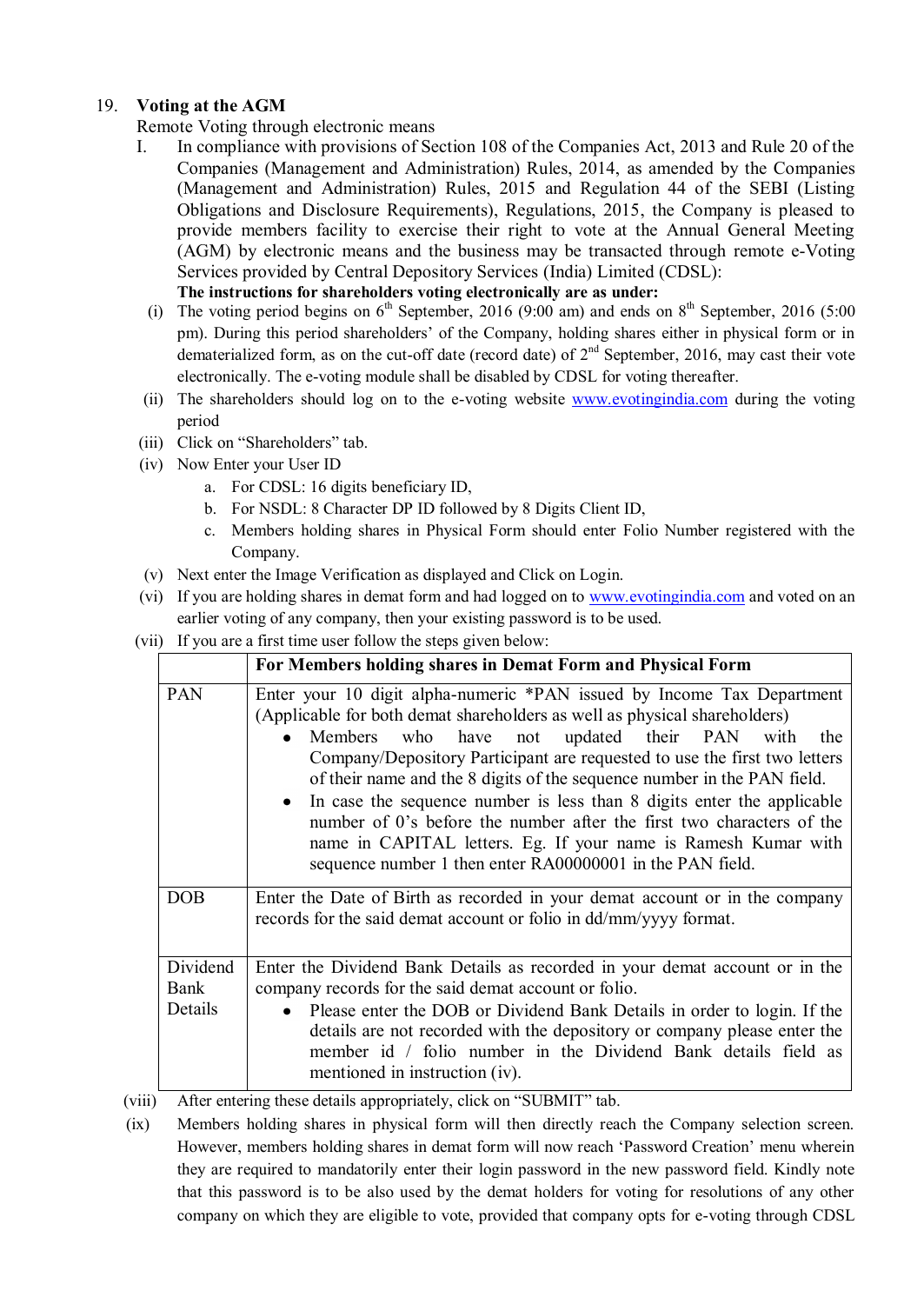platform. It is strongly recommended not to share your password with any other person and take utmost care to keep your password confidential.

- (x) For Members holding shares in physical form, the details can be used only for e-voting on the resolutions contained in this Notice.
- (xi) Click on the EVSN for the relevant <Company Name> i.e.**Tongani Tea Company Limited** on which you choose to vote.
- (xii) On the voting page, you will see "RESOLUTION DESCRIPTION" and against the same the option "YES/NO" for voting. Select the option YES or NO as desired. The option YES implies that you assent to the Resolution and option NO implies that you dissent to the Resolution.
- (xiii) Click on the "RESOLUTIONS FILE LINK" if you wish to view the entire Resolution details.
- (xiv) After selecting the resolution you have decided to vote on, click on "SUBMIT". A confirmation box will be displayed. If you wish to confirm your vote, click on "OK", else to change your vote, click on "CANCEL" and accordingly modify your vote.
- (xv) Once you "CONFIRM" your vote on the resolution, you will not be allowed to modify your vote.
- (xvi) You can also take out print of the voting done by you by clicking on "Click here to print" option on the Voting page.
- (xvii) If Demat account holder has forgotten the same password then Enter the User ID and the image verification code and click on Forgot Password & enter the details as prompted by the system.
- (xviii) Note for Institutional Shareholders
	- Institutional shareholders (i.e. other than Individuals, HUF, NRI etc.) are required to log on to https://www.evotingindia.com and register themselves as Corporates.
	- A scanned copy of the Registration Form bearing the stamp and sign of the entity should be emailed to [helpdesk.evoting@cdslindia.com.](mailto:helpdesk.evoting@cdslindia.com)
	- After receiving the login details they have to create a compliance user should be created using the admin login and password. The Compliance user would be able to link the account(s) for which they wish to vote on.
	- The list of accounts should be mailed to helpdesk.evoting@cdslindia.com and on approval of the  $\bullet$ accounts they would be able to cast their vote.
	- A scanned copy of the Board Resolution and Power of Attorney (POA) which they have issued in favour of the Custodian, if any, should be uploaded in PDF format in the system for the scrutinizer to verify the same.
- (xix) In case you have any queries or issues regarding e-voting, you may refer the Frequently Asked Questions ("FAQs") and e-voting manual available at [www.evotingindia.com](http://www.evotingindia.com/) under help section or write an email to [helpdesk.evoting@cdslindia.com](mailto:helpdesk.evoting@cdslindia.com) or contact them at 18002005533.
- (xx) Shareholders can also cast their vote using CDSL"s mobile app m-Voting available for android based mobiles. The m-Voting app can be downloaded from Google Play Store. iPhone and Windows phone users can download the app from the App Store and the Windows Phone Store respectively on or after  $30<sup>th</sup>$  June 2016. Please follow the instructions as prompted by the mobile app while voting on your mobile.
	- II. As the voting would be through electronic means, the members who do not have access to e-voting, may requisite a Physical Ballot Form from the Company. You are required to fill in the ballot form and enclose it in a sealed envelope and send it to the Scrutinizer. Unsigned, incomplete or incorrectly ticked forms shall be rejected. The ballot must be received by the Scrutinizer on or before  $8^{th}$  September, 2016 (5:00 pm). The Scrutinizer's decision on the validity of the forms will be final. Members are required to vote only through the electronic system or through ballot only and in no other form. In the event a member casts his votes through both the processes, the votes in the electronic system would be considered and the ballot vote would be ignored.